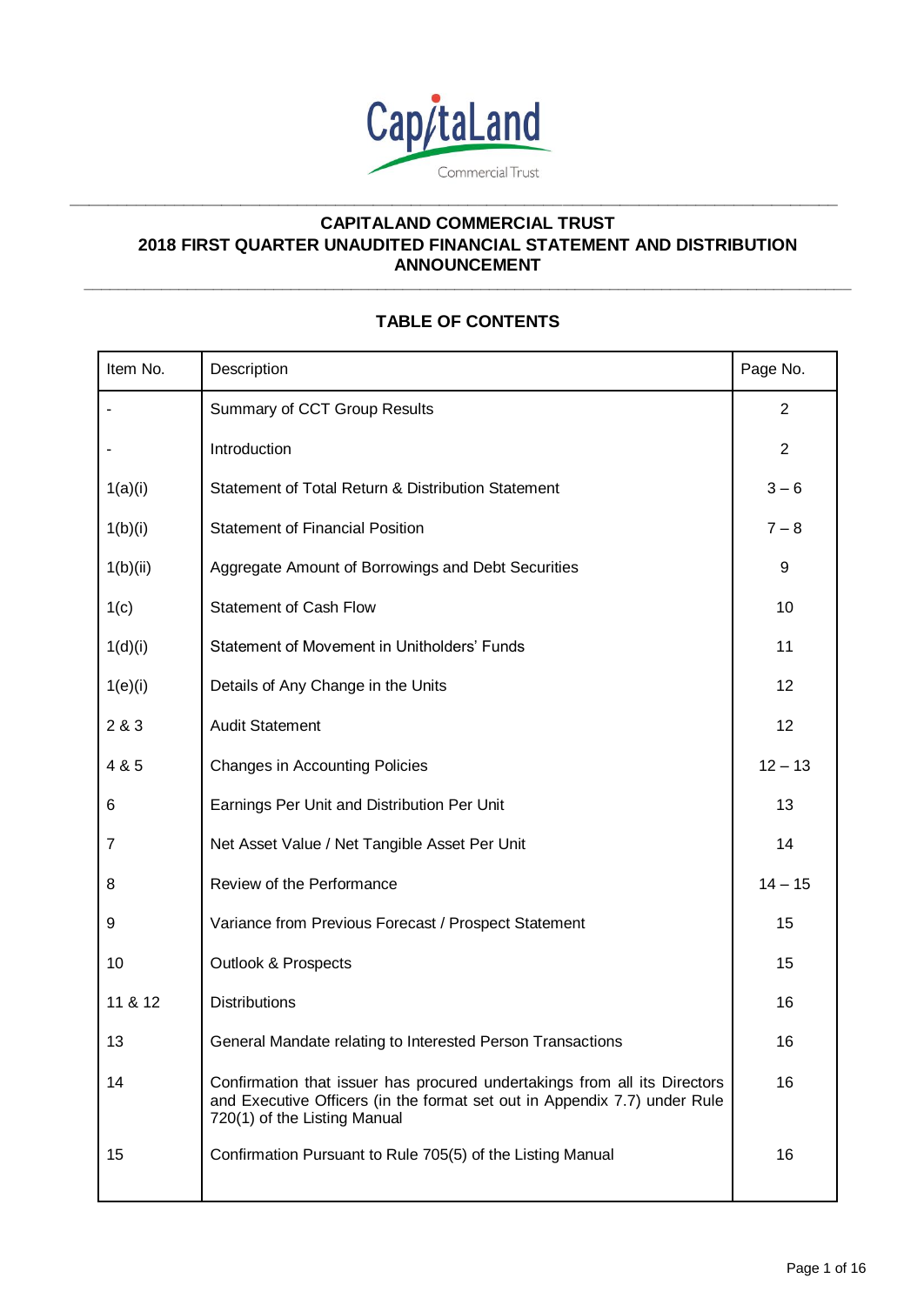#### **SUMMARY OF CCT GROUP RESULTS**

|                                                                               | <b>Notes</b>   | 1Q 2018 | 1Q 2017 | Change<br>% |
|-------------------------------------------------------------------------------|----------------|---------|---------|-------------|
| <b>Gross Revenue (S\$'000)</b>                                                |                | 96.418  | 89,525  | 7.7         |
| Net Property Income (S\$'000)                                                 |                | 77,209  | 69,855  | 10.5        |
| Distributable Income (S\$'000)                                                | $\overline{2}$ | 76,606  | 71,292  | 7.5         |
| Distribution Per Unit ("DPU") (cents)                                         | 3              | 2.12    | 2.40    | (11.7)      |
| <b>DPU (cents) (Restated for Rights Issue)</b>                                | 4              | 2.12    | 2.34    | (9.4)       |
| <b>For Information Only</b><br><b>DPU (cents) (Adjusted for Rights Units)</b> | 5              | 2.12    | 1.97    | 7.6         |

Notes:

- (1) Gross revenue and net property income in 1Q 2018 were higher year-on-year arising from higher gross revenue and net property income from most of the properties. Revenue from Asia Square Tower 2 ("AST2") offset the loss in income due to the divestments of One George Street, Golden Shoe Car Park and Wilkie Edge.
- (2) In 1Q 2018, CCT retained S\$1.6 million of its taxable income available for distribution to Unitholders to be paid out later in FY2018. CCT is committed to distribute 100% of its taxable income available for distribution to Unitholders for the financial year ending 31 December 2018.
- (3) DPU for 1Q 2018 of 2.12 cents was 11.7% lower than that of 1Q 2017 due to the enlarged number of CCT units of 3,611.7 million units as at 31 March 2018 (31 March 2017: 2,969.0 million units), arising from 513.5 million new units issued for the S\$700.0 million rights issue on 26 October 2017 ("Rights Issue"), conversion of convertible bonds in FY 2017 and issuance of units for management fees.
- (4) DPU for 1Q 2017 of 2.34 cents was restated for the Rights Issue, in accordance with paragraph 46 of Statement of Recommended Accounting Practice 7 "Reporting Framework for Unit Trusts".
- (5) DPU for 1Q 2017 of 1.97 cents was adjusted for the enlarged 3,611.7 million CCT units.

### **INTRODUCTION**

CapitaLand Commercial Trust ("CCT") was established pursuant to a trust deed dated 6 February 2004 (as amended) executed between CapitaLand Commercial Trust Management Limited as manager of CCT (the "Manager") and HSBC Institutional Trust Services (Singapore) Limited as trustee of CCT (the "CCT Trustee").

As at 31 March 2018, CCT's property portfolio consists of Capital Tower, Six Battery Road, HSBC Building, Bugis Village and Twenty Anson. CCT also owns CapitaGreen through wholly owned subsidiary MSO Trust and Asia Square Tower 2 ("AST2") through Asia Square Tower 2 Pte. Ltd. ("AST2 Co."). AST2 Co. is held by MVKimi (BVI) Limited (collectively referred to as MVKimi Group), which is wholly owned by CCT.

CCT's portfolio also includes interest in Raffles City Singapore held through RCS Trust (60.0%), One George Street held through CCT's 50.0% interest in One George Street LLP ("OGS LLP") and CapitaSpring, a redevelopment of the former Golden Shoe Car Park, held through CCT's 45.0% interest in Glory Office Trust ("GOT") and Glory SR Trust ("GSRT"). In addition, CCT owns 11.0% of MRCB-Quill REIT ("MQREIT"), a commercial REIT listed in Malaysia.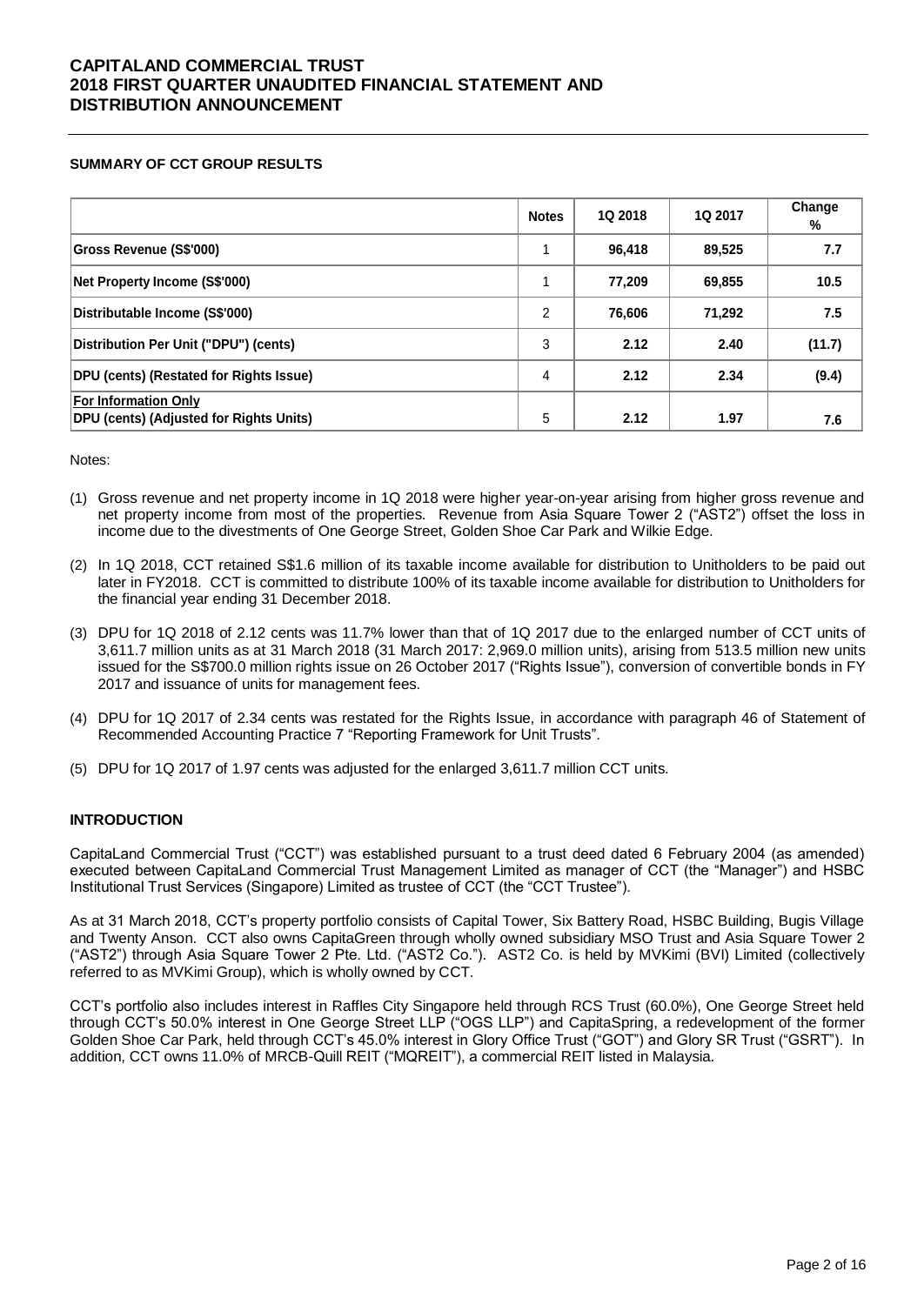#### **1(a)(i) Statement of Total Return & Distribution Statement (1Q 2018 vs 1Q 2017)**

|                                                        |                |           | Group     |                |           | <b>Trust</b> |           |
|--------------------------------------------------------|----------------|-----------|-----------|----------------|-----------|--------------|-----------|
| <b>Statement of Total Return</b>                       | <b>Note</b>    | 1Q 2018   | 1Q 2017   | Change         | 1Q 2018   | 1Q 2017      | Change    |
|                                                        |                | S\$'000   | S\$'000   | $\%$           | S\$'000   | S\$'000      | $\%$      |
| Gross rental income                                    | 1              | 91,817    | 82,846    | 10.8           | 70,129    | 61,871       | 13.3      |
| Car park income                                        | $\overline{2}$ | 1,445     | 2,758     | (47.6)         | 1,074     | 2,431        | (55.8)    |
| Other income                                           | 3              | 3,156     | 3,921     | (19.5)         | 2,186     | 3,286        | (33.5)    |
| Gross revenue                                          |                | 96,418    | 89,525    | 7.7            | 73,389    | 67,588       | 8.6       |
| Property management fees                               | 4              | (2, 166)  | (2,016)   | 7.4            | (1,664)   | (1, 473)     | 13.0      |
| Property tax                                           |                | (7,635)   | (7, 564)  | 0.9            | (5,640)   | (5,635)      | 0.1       |
| Other property operating expenses                      | 5              | (9,408)   | (10,090)  | (6.8)          | (7,618)   | (8, 185)     | (6.9)     |
| Property operating expenses                            |                | (19, 209) | (19, 670) | (2.3)          | (14, 922) | (15, 293)    | (2.4)     |
| Net property income                                    | 6              | 77,209    | 69,855    | 10.5           | 58,467    | 52,295       | 11.8      |
| Interest income                                        | 7              | 1,202     | 248       | <b>NM</b>      | 9,693     | 3,625        | <b>NM</b> |
| Investment income                                      | 8              | 1,647     |           | <b>NM</b>      | 35,097    | 29,247       | 20.0      |
| Amortisation of intangible asset                       | 9              |           | (813)     | <b>NM</b>      |           | (813)        | <b>NM</b> |
| Asset management fees:                                 | 10             |           |           |                |           |              |           |
| - Base fees                                            |                | (1,908)   | (1,707)   | 11.8           | (1,503)   | (1, 307)     | 15.0      |
| - Performance fees                                     |                | (2,865)   | (2,640)   | 8.5            | (2, 426)  | (2, 288)     | $6.0\,$   |
| Trust and other operating expenses                     | 11             | (839)     | (1,041)   | (19.4)         | (9, 456)  | (927)        | <b>NM</b> |
| Finance costs                                          | 12             | (19, 335) | (17, 949) | 7.7            | (14, 129) | (10, 587)    | 33.5      |
| Net income before share of profit of joint<br>ventures |                | 55,111    | 45,953    | 19.9           | 75,743    | 69,245       | 9.4       |
| Share of profit (net of tax) of:                       |                |           |           |                |           |              |           |
| - Joint ventures                                       | 13             | 22,992    | 19,946    | 15.3           |           |              |           |
| Net income                                             |                | 78,103    | 65,899    | 18.5           | 75,743    | 69,245       | 9.4       |
| Loss on disposal of subsidiary                         | 14             |           |           | $\blacksquare$ | (4, 478)  |              | <b>NM</b> |
| Total return for the period before tax                 |                | 78,103    | 65,899    | 18.5           | 71,265    | 69,245       | 2.9       |
| Tax expense                                            | 15             | (1, 133)  | (139)     | <b>NM</b>      | (231)     | (138)        | 67.4      |
| Total return for the period after tax                  |                | 76,970    | 65,760    | 17.0           | 71,034    | 69,107       | 2.8       |
| <b>Distribution Statement</b>                          |                |           |           |                |           |              |           |
| Net income before share of profit of joint ventures    |                | 55,111    | 45,953    | 19.9           | 75,743    | 69,245       | 9.4       |
| Net tax and other adjustments                          | 16             | (2, 877)  | 3,908     | <b>NM</b>      | 863       | 2,047        | (57.8)    |
| Distribution from joint ventures                       | 17             | 24,372    | 21,431    | 13.7           |           |              |           |
| Distributable income to unitholders                    |                | 76,606    | 71,292    | 7.5            | 76,606    | 71,292       | 7.5       |
| NM - Not Meaningful                                    |                |           |           |                |           |              |           |

Page 3 of 16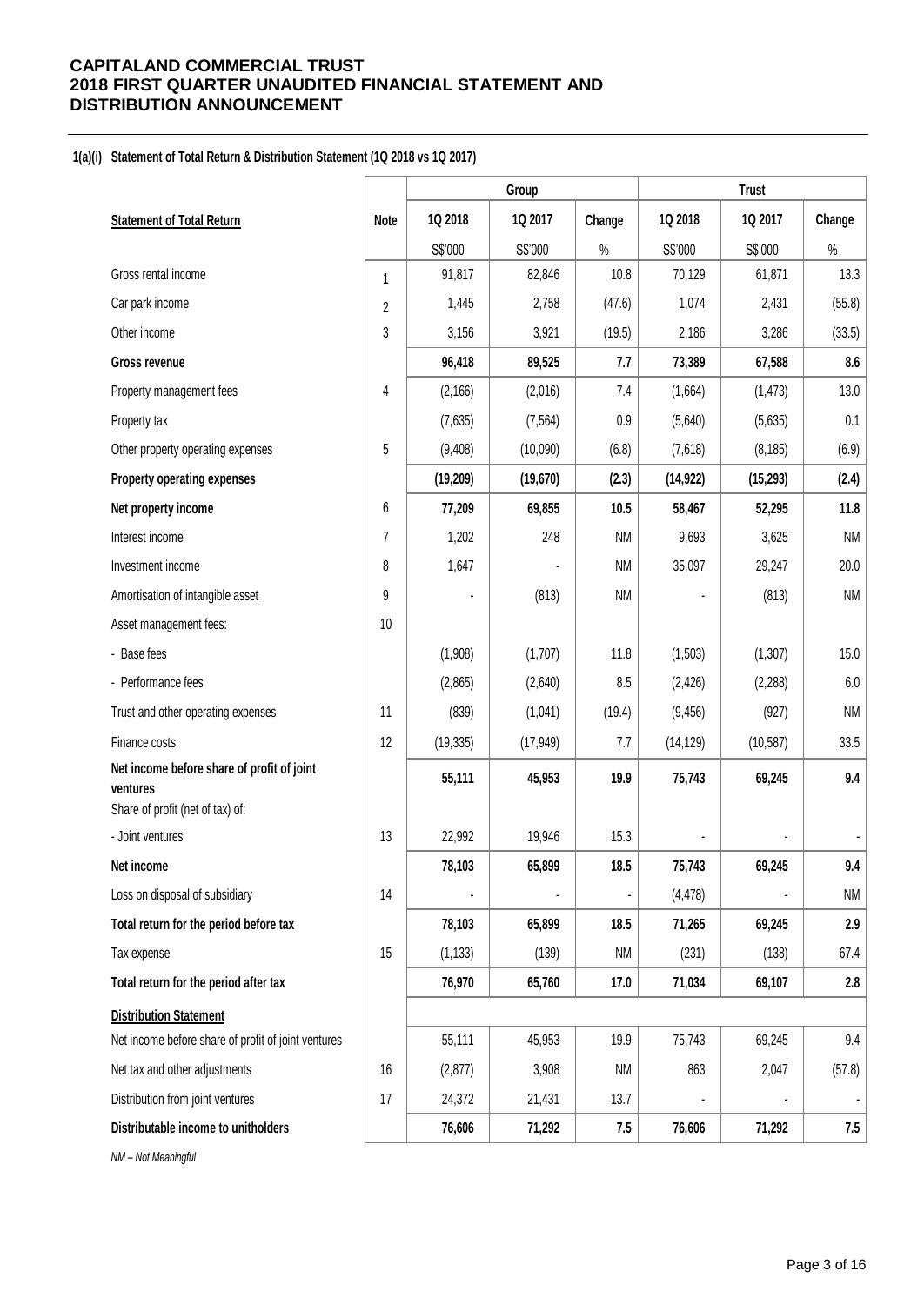### Notes:

- (1) Gross rental income in 1Q 2018 was higher vis-à-vis 1Q 2017 due to contribution from AST2, which offset the loss in gross rental income due to the divestments of One George Street, Golden Shoe Car Park and Wilkie Edge. Higher gross rental income from CapitaGreen also added to the increase in gross rental income.
- (2) Car park income was lower in 1Q 2018 largely due to the divestments of the Golden Shoe Car Park, One George Street and Wilkie Edge.
- (3) Other income in 1Q 2018 decreased mainly due to divestments of the properties as well as the absence of yield stabilization sum, from Twenty Anson in 1Q 2018 as the yield stabilization sum was fully utilized in 3Q 2017.
- (4) Property management fees for 1Q 2018 were higher vis-à-vis 1Q 2017 due to higher net property income.
- (5) The decrease in other property operating expenses in 1Q 2018 versus 1Q 2017 was mainly due to divestments of the properties.
- (6) The following was included as part of the net property income:

| Depreciation and amortisation of lease incentives |
|---------------------------------------------------|
| Impairment losses on trade receivables            |

|         | Group   |           |         | <b>Trust</b> |        |
|---------|---------|-----------|---------|--------------|--------|
| 1Q 2018 | 1Q 2017 | Change    | 1Q 2018 | 1Q 2017      | Change |
| S\$'000 | S\$'000 | $\%$      | S\$'000 | S\$'000      | $\%$   |
| 1,486   | 1,388   | 7.1       | 461     | 396          | 16.4   |
| 12      |         | <b>NM</b> | 12      | ٠            | NM     |

(7) Interest income includes the following:

|                                                                                                                                                                                                                                                                                    |         | Group   |           | <b>Trust</b> |         |        |  |
|------------------------------------------------------------------------------------------------------------------------------------------------------------------------------------------------------------------------------------------------------------------------------------|---------|---------|-----------|--------------|---------|--------|--|
|                                                                                                                                                                                                                                                                                    | 1Q 2018 | 1Q 2017 | Change    | 1Q 2018      | 1Q 2017 | Change |  |
|                                                                                                                                                                                                                                                                                    | S\$'000 | S\$'000 | $\%$      | S\$'000      | S\$'000 | %      |  |
| Interest income from cash balance                                                                                                                                                                                                                                                  | 223     | 248     | (10.1)    | 190          | 207     | (8.2)  |  |
| Interest income from unitholder's loan (7a)                                                                                                                                                                                                                                        | 979     |         | <b>NM</b> | 9,503        | 3,418   | NM     |  |
| Total                                                                                                                                                                                                                                                                              | 1,202   | 248     | NM        | 9,693        | 3,625   | NM     |  |
| At the Trust level, higher interest income in 1Q 2018 vis-à-vis 1Q 2017 was due to unitholder's loans granted to AST2 Co. from 1 November<br>2017. At the Group level, it relates to CCT's 45.0% share in interest income from unitholder's loan to GOT and GSRT that hold the re- |         |         |           |              |         |        |  |

- (7a) 2017. At the Trust level, higher interest income in 1Q 2018 vis-à-vis 1Q 2017 was due to unitholder's loans granted to AST2 Co. from 1 November 2017. At the Group level, it relates to CCT's 45.0% share in interest income f development of former Golden Shoe Car Park. 2017. At the Group level, it relates to CCT's 45.0% share in interest income from unitholder's loan to GOT and GSRT that hold the re-<br>development of former Golden Shoe Car Park.<br>At the Trust level, the increase in 1Q 2018
- (8) in 1Q 2018 (1Q 2017: Nil) as well as higher distribution from MSO Trust. At the Group level, the investment income in 1Q 2018 relates to distribution from MQREIT for the period 1 July to 31 December 2017 (1Q 2017 : Nil as MQREIT had paid an advance distribution for 1 July to 31 December 2016 in 4Q 2016).
- (9) In 1Q 2017, this relates to the amortisation of yield stabilization sum of Twenty Anson.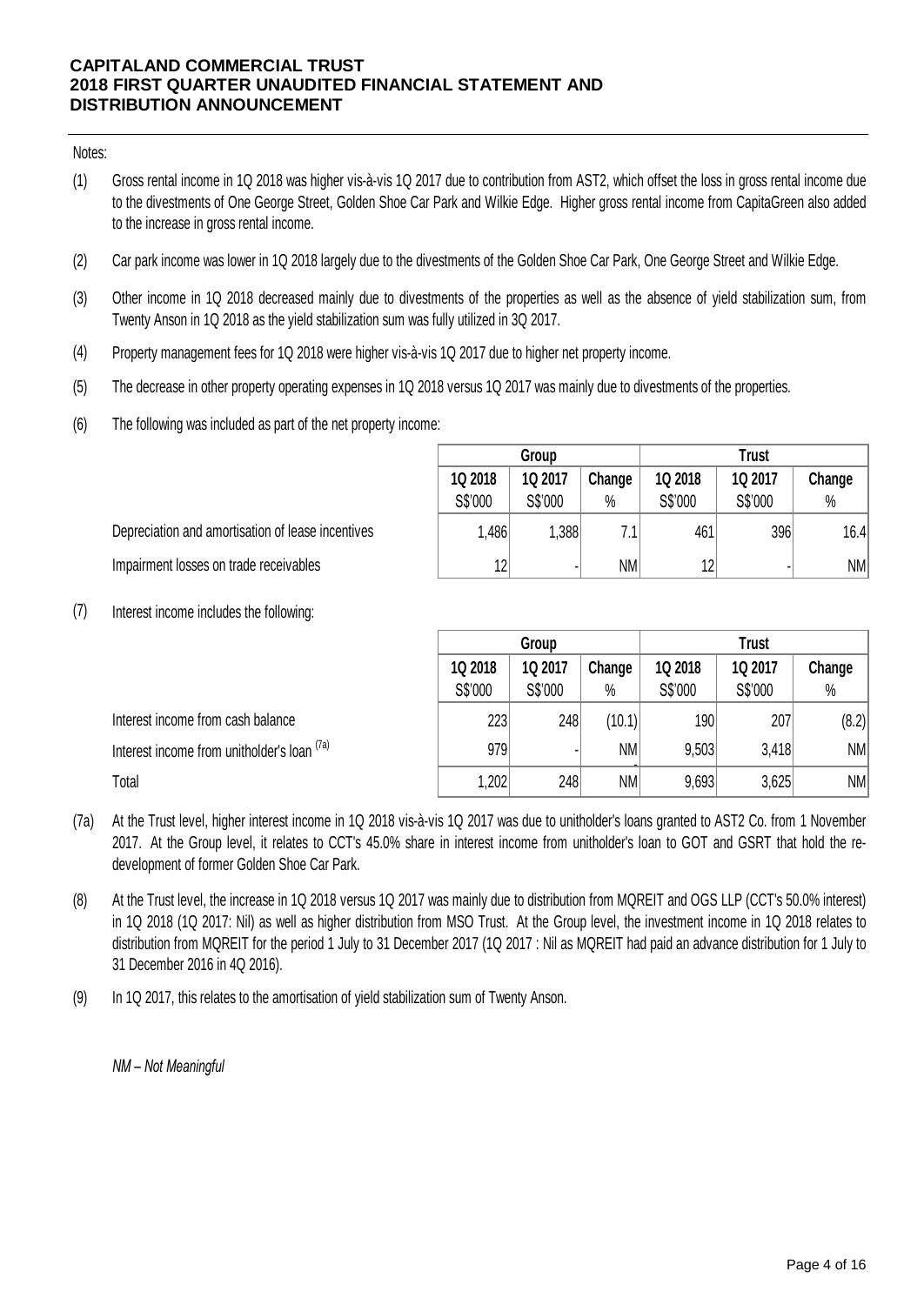- (10) Asset management fees were higher in 1Q 2018 versus 1Q 2017 due to higher deposited property values and net investment income.
- (11) At the Trust level, Trust and other operating expenses in 1Q 2017 due to higher deposited property values and net investment income.<br>At the Trust level, Trust and other operating expenses in 1Q 2018 had included lease char Co.. The Trust has entered into a lease arrangement for AST2 with its subsidiary, AST2 Co., for a period of 21 years from 1 January 2018. At Asset management fees were higher in 1Q 2018 versus 1Q 2017 due to higher deposited property values and net investment income.<br>At the Trust level, Trust and other operating expenses in 1Q 2018 had included lease charges of to lower professional fees.
- (12) Finance costs include the following:

|                                                                                                                                                                                                                                                         |         | Trust<br>Group |        |         |         |        |
|---------------------------------------------------------------------------------------------------------------------------------------------------------------------------------------------------------------------------------------------------------|---------|----------------|--------|---------|---------|--------|
|                                                                                                                                                                                                                                                         | 1Q 2018 | 1Q 2017        | Change | 1Q 2018 | 1Q 2017 | Change |
|                                                                                                                                                                                                                                                         | S\$'000 | S\$'000        | $\%$   | S\$'000 | S\$'000 | $\%$   |
| Interest cost <sup>(12a)</sup>                                                                                                                                                                                                                          | 18,219  | 16,822         | 8.3    | 13,254  | 9,701   | 36.6   |
| Amortisation and transaction costs                                                                                                                                                                                                                      | 1,116   | 1,127          | (1.0)  | 875     | 886     | (1.2)  |
| Total                                                                                                                                                                                                                                                   | 19,335  | 17.949         | 7.7    | 14,129  | 10,587  | 33.5   |
| Increase in interest cost in 1Q 2018 from 1Q 2017 for both the Group and the Trust was due to net increase in bank borrowings. Included in<br>1Q 2018 interest cost at the Trust level was finance lease charges payable to AST2 Co. of S\$2.1 million. |         |                |        |         |         |        |

- (12a) 1Q 2018 interest cost at the Trust level was finance lease charges payable to AST2 Co. of S\$2.1 million.
- (13) In 1Q 2018, the share of profit of joint ventures relates to results for RCS Trust (CCT's 60.0% interest), OGS LLP (CCT's 50.0% interest), GOT Increase in interest cost in 1Q 2018 from 1Q 2017 for both the Group and the Trust was due to net increase in bank borrowings. Included in<br>1Q 2018 interest cost at the Trust level was finance lease charges payable to AST2 of the share of results of joint ventures, based on CCT's respective share of interest in the joint ventures, are as follows:

|                                                                                                                                                                                                                          | For information only |          |        |
|--------------------------------------------------------------------------------------------------------------------------------------------------------------------------------------------------------------------------|----------------------|----------|--------|
|                                                                                                                                                                                                                          |                      | Group    |        |
|                                                                                                                                                                                                                          | 1Q 2018              | 1Q 2017  | Change |
|                                                                                                                                                                                                                          | S\$'000              | S\$'000  | %      |
| Gross revenue (13a)                                                                                                                                                                                                      | 41,265               | 34,108   | 21.0   |
| Property operating expenses <sup>(13b)</sup>                                                                                                                                                                             | (9,771)              | (8, 166) | 19.7   |
| Net property income                                                                                                                                                                                                      | 31,494               | 25,942   | 21.4   |
| Finance costs <sup>(13c)</sup>                                                                                                                                                                                           | (5,656)              | (3,676)  | 53.9   |
| Trust and other expenses (13d)                                                                                                                                                                                           | (2,846)              | (2,320)  | 22.7   |
| Net profit of joint ventures (after tax)                                                                                                                                                                                 | 22,992               | 19,946   | 15.3   |
| In 1Q 2018, it relates mainly to CCT's share of gross revenue from RCS Trust (S\$35.0 million) and OGS LLP (S\$6.2 million). In 1Q 2017, it<br>relates to CCT's share of gross revenue from RCS Trust (S\$34.1 million). |                      |          |        |

- (13a) In 1Q 2018, it relates mainly to CCT's share of gross revenue from RCS Trust (S\$35.0 million) and OGS LLP (S\$6.2 million). In 1Q 2017, it<br>relates to CCT's share of gross revenue from RCS Trust (S\$34.1 million).<br>In 1Q 2018, relates to CCT's share of gross revenue from RCS Trust (S\$34.1 million).
- (13b) In 1Q 2018, it relates mainly to CCT's share of property operating expenses of RCS Trust and OGS LLP. Whereas, in 1Q 2017, it relates to CCT's share of property operating expenses of RCS Trust.
- (13c) The increase in share of finance costs in 1Q 2018 vis-à-vis 1Q 2017 was mainly due to share of OGS LLP's finance costs.
- (13d) This amount includes asset management fees.
- (14) This relates to the disposal of FirstOffice Pte. Ltd. ("FOPL"), a wholly owned subsidiary of CCT which was dissolved on 23 April 2018.
- (15) The higher income tax for 1Q 2018 at CCT Group was mainly due to income tax for AST2 Co..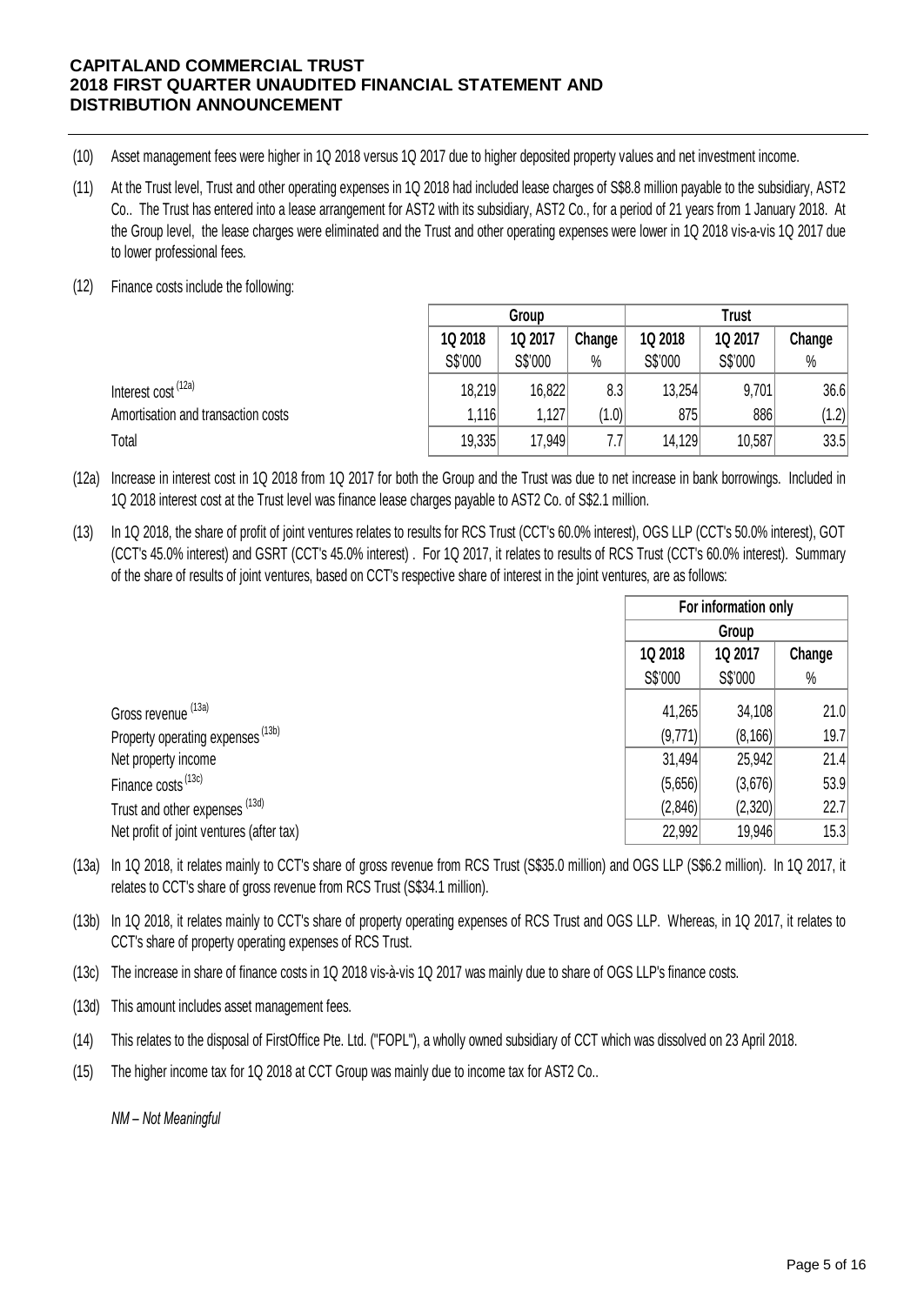### (16) Included in net tax and other adjustments are the following:

|                                              | Group   |         |           | <b>Trust</b> |         |        |
|----------------------------------------------|---------|---------|-----------|--------------|---------|--------|
|                                              | 1Q 2018 | 1Q 2017 | Change    | 1Q 2018      | 1Q 2017 | Change |
|                                              | S\$'000 | S\$'000 | %         | S\$'000      | S\$'000 | $\%$   |
| Asset management fee payable in Units (16a)  | ,556    | 964     | 61.4      | 1,556        | 964     | 61.4   |
| Trustee's fees                               | 250     | 210     | 19.0      | 199          | 159     | 25.2   |
| Amortisation and transaction costs (Finance) | 1,116   | 1,127   | (1.0)     | 875          | 886     | (1.2)  |
| Temporary differences and other items (16b)  | (5,799) | 1,607   | <b>NM</b> | (1,767)      | 38      | NM     |
| Total                                        | (2,877) | 3,908   | <b>NM</b> | 863          | 2,047   | (57.8) |

(16a) Amount in 1Q 2018 relates to asset management fees of AST2 payable in Units (1Q 2017: relates to asset management fees of Wilkie Edge and One George Street).

(16b) The change in temporary differences and other items was mainly due to the profits of AST2 Co..

(17) For 1Q 2018, it relates to distribution from RCS Trust (CCT's 60.0% interest) and OGS LLP (CCT's 50.0% interest). For 1Q 2017, it relates to distribution from RCS Trust (CCT's 60.0% interest).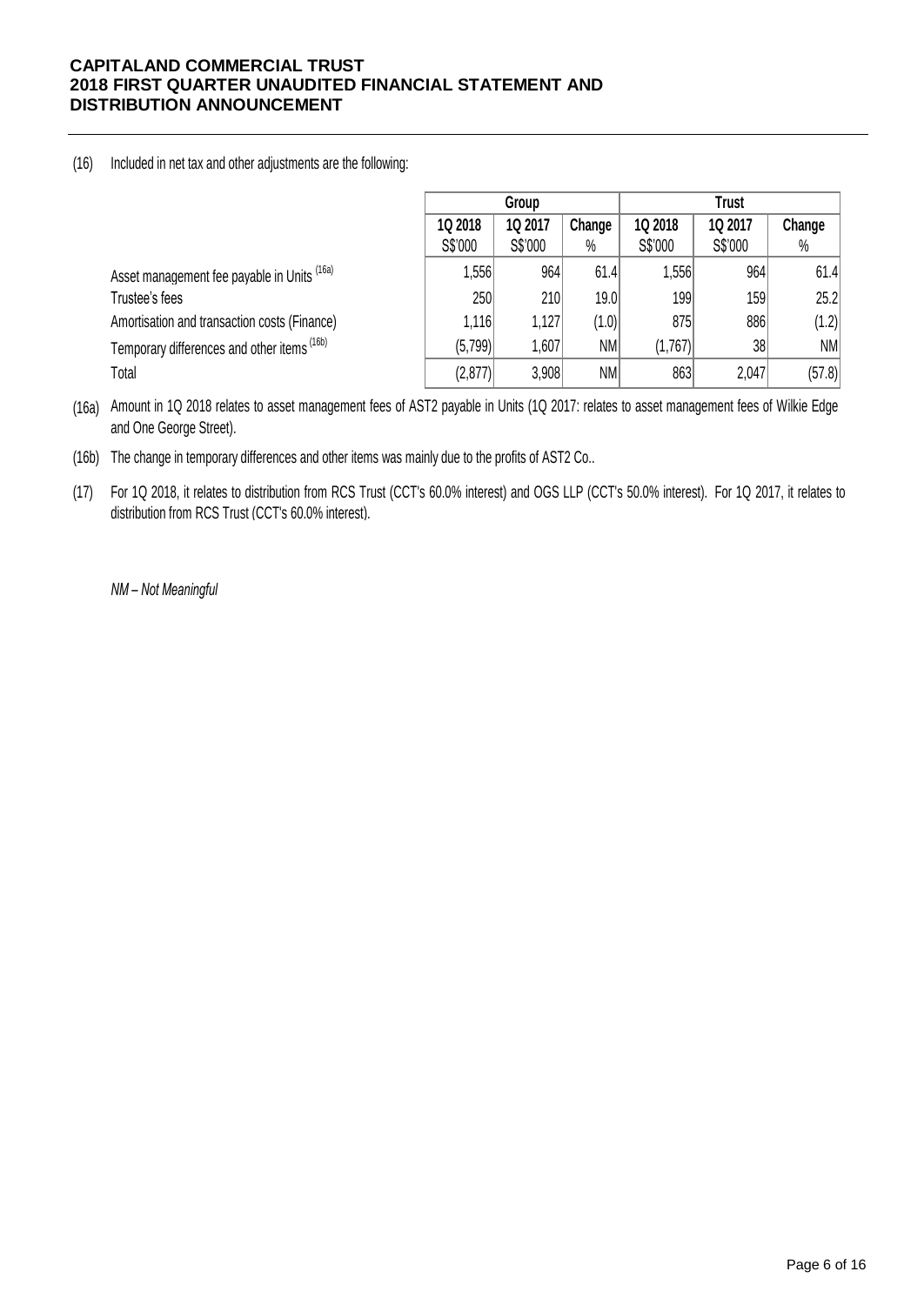# **1(b)(i) Statement of Financial Position as at 31 March 2018 vs 31 December 2017**

|                                          |             | Group       |             | <b>Trust</b> |             |             |               |
|------------------------------------------|-------------|-------------|-------------|--------------|-------------|-------------|---------------|
|                                          | <b>Note</b> | 31 Mar 2018 | 31 Dec 2017 | Change       | 31 Mar 2018 | 31 Dec 2017 | Change        |
|                                          |             | S\$'000     | S\$'000     | $\%$         | S\$'000     | S\$'000     | $\%$          |
| Non-current assets                       |             |             |             |              |             |             |               |
| Plant and equipment                      |             | 984         | 1,002       | (1.8)        | 972         | 980         | (0.8)         |
| Investment properties                    | 1           | 7,363,556   | 7,408,000   | (0.6)        | 3,792,842   | 3,698,000   | 2.6           |
| Interest in subsidiaries                 | 2           |             |             |              | 2,658,662   | 2,827,171   | (6.0)         |
| Available-for-sale investment            | 3           | 39,978      | 47,533      | (15.9)       | 39,978      | 47,533      | (15.9)        |
| Interest in joint ventures               | 4           | 1,738,954   | 1,732,140   | 0.4          | 1,425,737   | 1,420,289   | 0.4           |
| Financial derivatives                    | 5           | 11,534      |             | <b>NM</b>    | 10,388      |             | <b>NM</b>     |
| <b>Total non-current assets</b>          |             | 9,155,006   | 9,188,675   | (0.4)        | 7,928,579   | 7,993,973   | (0.8)         |
| <b>Current assets</b>                    |             |             |             |              |             |             |               |
| Asset held for sale                      | 6           | 44,009      |             | <b>NM</b>    | 44,009      |             | $\mathsf{NM}$ |
| Trade and other receivables              |             | 43,187      | 42,746      | 1.0          | 52,075      | 49,011      | 6.3           |
| Cash and cash equivalents                |             | 98,846      | 122,581     | (19.4)       | 81,186      | 72,346      | 12.2          |
| Financial derivatives                    | 5           | 183         |             | <b>NM</b>    | 183         |             | <b>NM</b>     |
| <b>Total current assets</b>              |             | 186,225     | 165,327     | 12.6         | 177,453     | 121,357     | 46.2          |
| <b>Total assets</b>                      | 7           | 9,341,231   | 9,354,002   | (0.1)        | 8,106,032   | 8,115,330   | (0.1)         |
| <b>Current liabilities</b>               |             |             |             |              |             |             |               |
| Trade and other payables                 | 8           | 76,513      | 90,293      | (15.3)       | 68,576      | 226,571     | (69.7)        |
| Current portion of security deposits     |             | 7,120       | 4,002       | 77.9         | 5,557       | 2,545       | <b>NM</b>     |
| Interest-bearing liabilities             | 9           | 19,067      |             | <b>NM</b>    | 19,067      |             | <b>NM</b>     |
| Financial derivatives                    | 5           |             | 81          | <b>NM</b>    |             | 81          | <b>NM</b>     |
| Current tax payable                      |             | 3,470       | 3,187       | 8.9          | 449         | 379         | 18.5          |
| <b>Total current liabilities</b>         |             | 106,170     | 97,563      | 8.8          | 93,649      | 229,576     | (59.2)        |
| <b>Non-current liabilities</b>           |             |             |             |              |             |             |               |
| Non-current portion of security deposits |             | 62,915      | 66,404      | (5.3)        | 41,121      | 21,694      | 89.6          |
| Interest-bearing liabilities             | 10          | 2,762,737   | 2,720,208   | 1.6          | 1,875,121   | 1,832,818   | 2.3           |
| Financial derivatives                    | 5           | 40,227      | 52,904      | (24.0)       | 31,854      | 37,476      | (15.0)        |
| Other payables                           | 11          |             |             |              | 135,145     |             | NM            |
| <b>Total non-current liabilities</b>     |             | 2,865,879   | 2,839,516   | 0.9          | 2,083,241   | 1,891,988   | 10.1          |
| <b>Total liabilities</b>                 |             | 2,972,049   | 2,937,079   | 1.2          | 2,176,890   | 2,121,564   | 2.6           |
| Net assets                               |             | 6,369,182   | 6,416,923   | (0.7)        | 5,929,142   | 5,993,766   | (1.1)         |
| Unitholders' funds                       |             | 6,369,182   | 6,416,923   | (0.7)        | 5,929,142   | 5,993,766   | (1.1)         |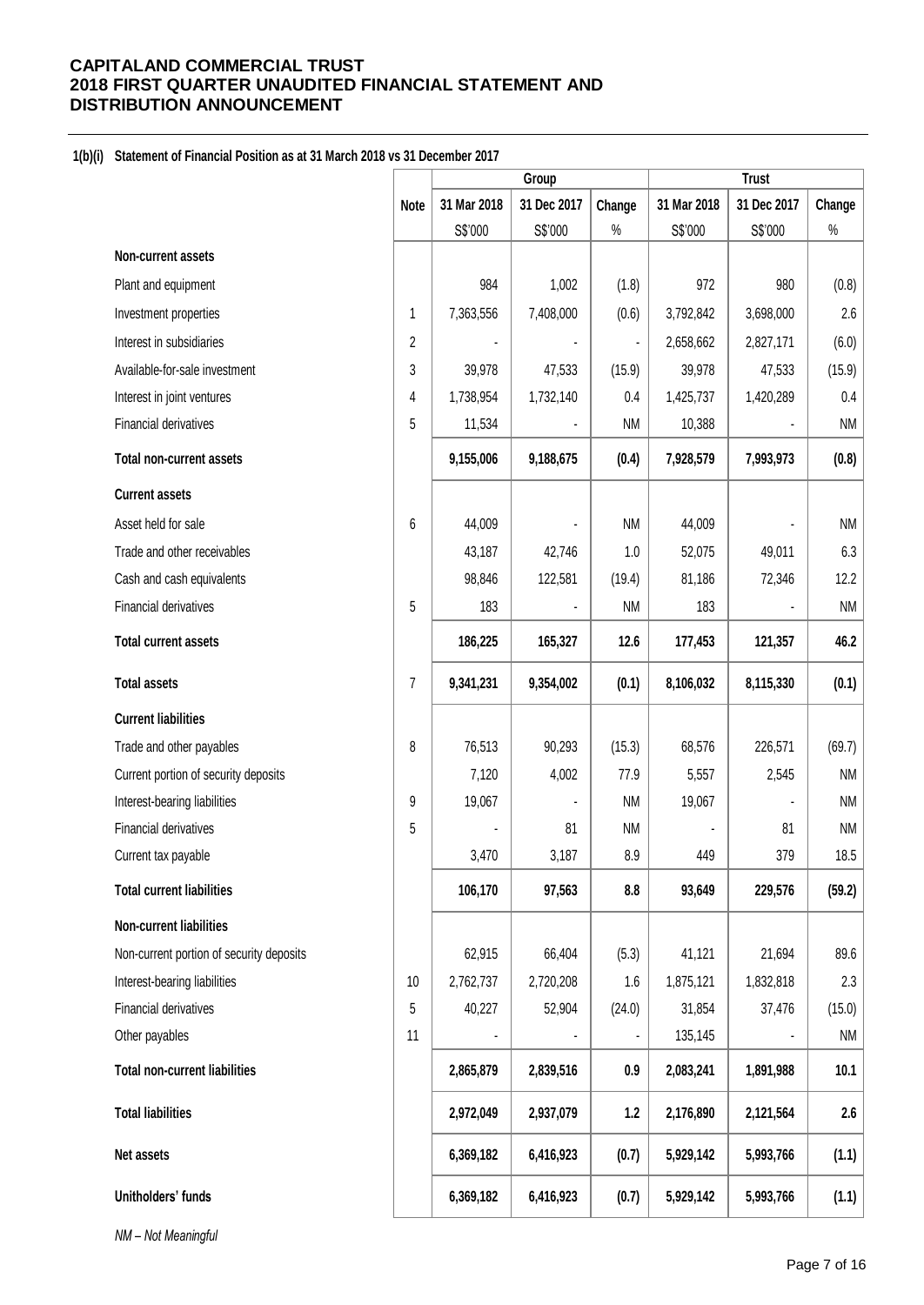#### Notes:

(1) Investment properties as at 31 March 2018 for the Trust were higher than that as at 31 December 2017 due to the property interest of AST2 of S\$138.5 million arising from the lease arrangement between AST2 Co. and CCT which took effect from 1 January 2018. The Trust had elected to classify and account for this property interest as an investment property under the accounting standard. This is offset by reclassification of Bugis Village to Asset held for sale under current asset, having taken into consideration the notification of early termination of the State Lease from the Lessor received on 28 March 2018. The property is expected to be handover to the Lessor on 1 April 2019.

The reclassification of Bugis Village to Asset held for sale resulted in the marginal drop of investment properties at the Group level as at 31 March 2018.

- (2) Interest in subsidiaries as at 31 March 2018 relates to cost of investments in CCT MTN Pte. Ltd., MSO Trust and MVKimi Group (31 December 2017: CCT MTN Pte. Ltd., FOPL, MSO Trust and MVKimi Group). It also included unitholder's loan granted to MSO Trust and MVKimi Group. Lower value in the interest in subsidiaries was due to the disposal of its investment in FOPL.
- (3) This relates to CCT's 11.0% stake in MQREIT. The 15.9% decrease was mainly due to lower trading price of MQREIT.
- (4) This relates to CCT's 60.0% interest in RCS Trust, CCT's 50.0% interest in OGS LLP as well as CCT's 45.0% interest in GOT and GSRT (including unitholder's loan).
- (5) This relates to the fair values of cross currency swaps and/or interest rate swaps.
- (6) This relates to the reclassification of Bugis Village from Investment properties to Asset held for sale under current asset.
- (7) Total assets were S\$9,341.2 million as at 31 March 2018 (31 December 2017: S\$9,354.0 million). Total deposited property value, including CCT's proportionate interest in its joint ventures as at 31 March 2018 was S\$10,744.1 million (31 December 2017: S\$10,761.0 million).
- (8) At the Trust level, Trade and other payables as at 31 March 2018 were lower than that as at 31 December 2017 mainly due to the settlement of the balance purchase consideration owed by CCT to FOPL in relation to the transfer of Twenty Anson from FOPL to CCT in 2015. At the Group level, lower Trade and other payables were mainly due to the settlement of final balance for the acquisition of AST2.
- (9) This relates to bank borrowings reclassified from non-current liabilities to current liabilities.
- (10) The interest-bearing liabilities as at 31 March 2018 comprised:
	- (a) Unsecured fixed rate notes totaling S\$725.0 million; JPY24.9 billion and HKD585.0 million (hedged via cross currency swaps to S\$425.8 million);
	- (b) Unsecured bank borrowings of S\$747.6 million; and
	- (c) Secured MSO Trust's bank borrowings of S\$890.0 million.
- (11) At the Trust level, Other payables as at 31 March 2018 relates to the corresponding non-current lease liabilities arising from the master lease arrangement, payable to AST2 Co..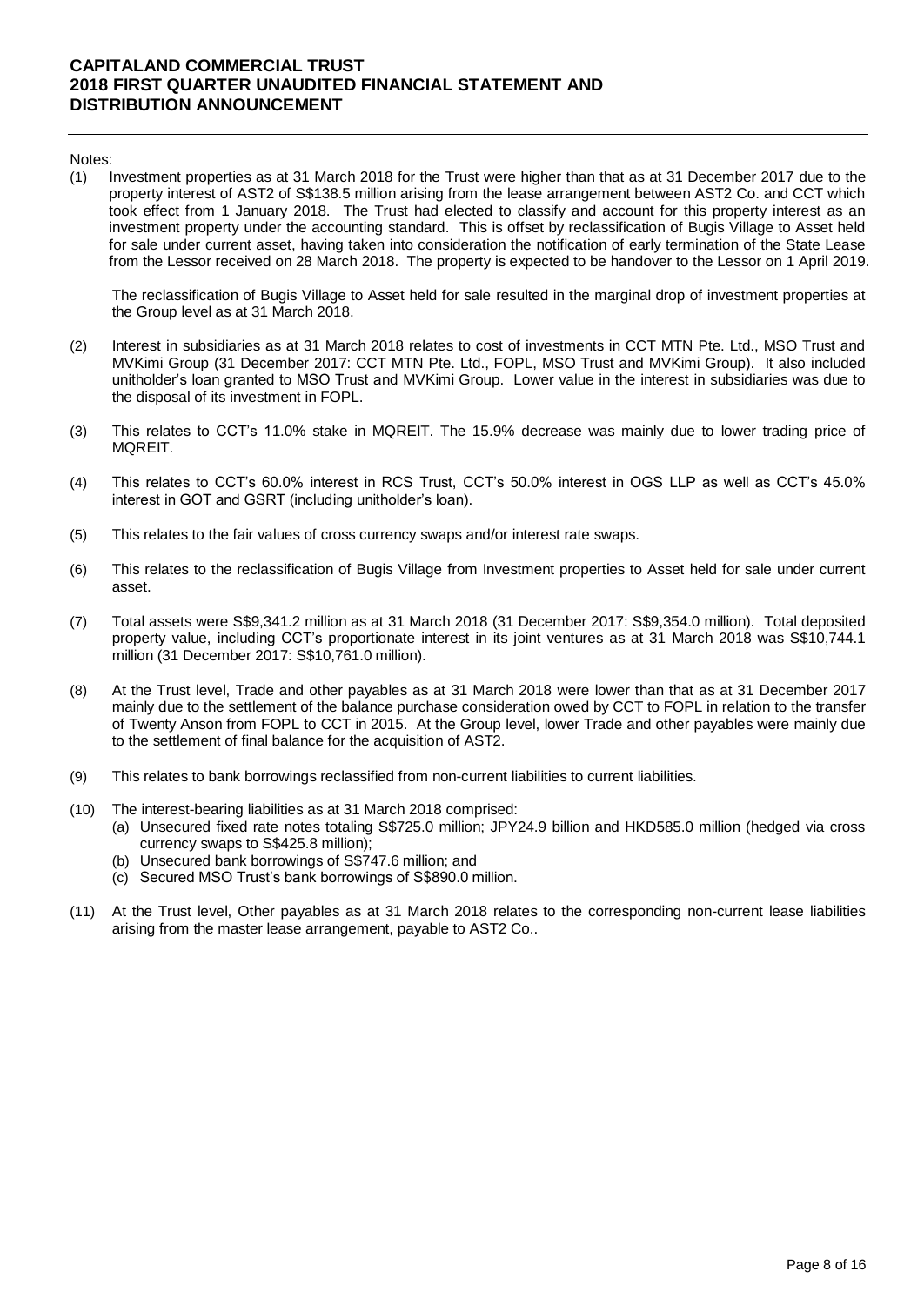#### **1(b)(ii) Aggregate amount of borrowings and debt securities**

|                                                                |             | Group          |           |             | <b>Trust</b> |           |  |
|----------------------------------------------------------------|-------------|----------------|-----------|-------------|--------------|-----------|--|
|                                                                | 31 Mar 2018 | 31 Dec 2017    | Change    | 31 Mar 2018 | 31 Dec 2017  | Change    |  |
|                                                                | S\$'000     | S\$'000        | $\%$      | S\$'000     | S\$'000      | $\%$      |  |
| <b>Secured borrowings</b>                                      |             |                |           |             |              |           |  |
| Amount repayable after one year (1)                            | 890,000     | 890,000        |           |             |              |           |  |
| Less: Unamortised portion of transactions costs <sup>(1)</sup> | (2, 384)    | (2,610)        | (8.7)     |             |              |           |  |
| Net secured borrowings after one year                          | 887,616     | 887,390        | 0.0       |             | ٠            |           |  |
| <b>Unsecured borrowings</b>                                    |             |                |           |             |              |           |  |
| Amount repayable after one year                                | 1,878,836   | 1,834,975      | 2.4       | 1,878,836   | 1,834,975    | 2.4       |  |
| Less: Unamortised portion of transactions costs                | (3,715)     | (2, 157)       | 72.2      | (3,715)     | (2, 157)     | 72.2      |  |
| Net unsecured borrowings after one year                        | 1,875,121   | 1,832,818      | 2.3       | 1,875,121   | 1,832,818    | 2.3       |  |
| Amount repayable within one year                               | 19,500      | $\blacksquare$ | <b>NM</b> | 19,500      |              | <b>NM</b> |  |
| Less: Unamortised portion of transactions costs                | (433)       |                | <b>NM</b> | (433)       |              | <b>NM</b> |  |
| Net unsecured borrowings within one year                       | 19,067      |                | <b>NM</b> | 19,067      |              | <b>NM</b> |  |
| <b>Total unsecured borrowings</b>                              | 1,894,188   | 1,832,818      | 3.3       | 1,894,188   | 1,832,818    | 3.3       |  |
| Total secured and unsecured borrowings                         | 2,781,804   | 2,720,208      | 2.3       | 1,894,188   | 1,832,818    | 3.3       |  |

### Note :

(1) This relates to MSO Trust's borrowings and transactions costs as at 31 March 2018 and 31 December 2017.

### *For information only*

This relates to CCT's interest in the aggregate external borrowings of its joint ventures, namely RCS Trust (CCT's 60.0% interest), OGS LLP (CCT's *50.0% interest), GOT and GSRT (CCT's 45.0% interest), which are not included under total borrowings in the statement of financial position of the Group.*

|                                                 |             | For information only |           |  |  |
|-------------------------------------------------|-------------|----------------------|-----------|--|--|
|                                                 | 31 Mar 2018 | 31 Dec 2017          | Change    |  |  |
|                                                 | S\$'000     | S\$'000              | %         |  |  |
| Secured borrowings <sup>(1)</sup>               |             |                      |           |  |  |
| Amount repayable after one year                 | 582,500     | 582,500              |           |  |  |
| Less: Unamortised portion of transactions costs | (3,408)     | (3,619)              | (5.8)     |  |  |
| Net secured borrowings                          | 579,092     | 578,881              | 0.0       |  |  |
| Unsecured borrowings <sup>(2)</sup>             |             |                      |           |  |  |
| Amount repayable after one year                 | 678,600     | 528,600              | 28.4      |  |  |
| Less: Unamortised portion of transactions costs | (1,224)     | (1,033)              | 18.5      |  |  |
| Net repayable after one year                    | 677,376     | 527,567              | 28.4      |  |  |
| Amount repayable within one year                |             | 150,000              | NМ        |  |  |
| Less: Unamortised portion of transactions costs |             | (78)                 | ΝM        |  |  |
| Net repayable within one year                   | ٠           | 149,922              | <b>NM</b> |  |  |
| Net unsecured borrowings                        | 677,376     | 677,489              | (0.0)     |  |  |
| Total secured and unsecured borrowings          | 1,256,468   | 1,256,370            | 0.0       |  |  |
|                                                 |             |                      |           |  |  |

*Notes :*

*(1) Secured borrowings relate to CCT's 50.0% interest of OGS LLP's and CCT's 45.0% interest of GOT's and GSRT's borrowings and transactions costs as at 31 March 2018 and 31 December 2017.* 

(2) Unsecured borrowings relate to CCT's 60.0% interest of RCS Trust's borrowings and transactions costs as at 31 March 2018 and 31 *December 2017.*

*NM: Not meaningful*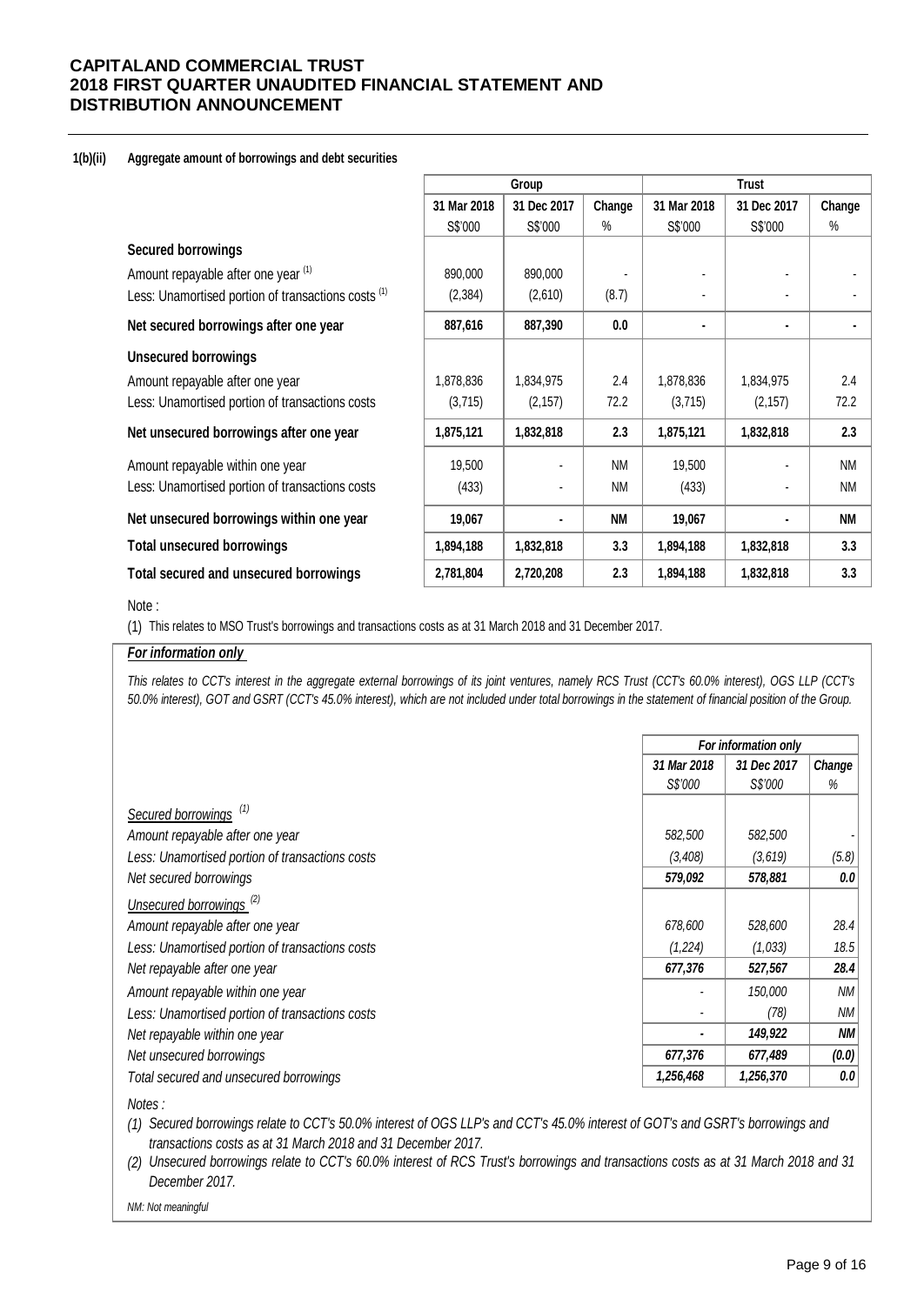**1(c)(i) Statement of Cash Flow (1Q 2018 vs 1Q 2017)** 

|                                                          |             | Group         |            |  |
|----------------------------------------------------------|-------------|---------------|------------|--|
|                                                          |             | 1Q 2018       | 1Q 2017    |  |
|                                                          | <b>Note</b> | S\$'000       | S\$'000    |  |
| <b>Operating activities</b>                              |             |               |            |  |
| Total return for the period before tax                   |             | 78,103        | 65,899     |  |
| Adjustments for:                                         |             |               |            |  |
| Share of profit of joint ventures                        |             | (22, 992)     | (19, 946)  |  |
| Amortisation of lease incentives                         |             | 1,434         | 1,297      |  |
| Amortisation of intangible asset                         |             |               | 813        |  |
| Depreciation of plant and equipment                      |             | 52            | 91         |  |
| Finance costs                                            |             | 19,335        | 17,949     |  |
| Impairment losses on trade receivables                   |             | 12            |            |  |
| Interest income                                          |             | (1,202)       | (248)      |  |
| Asset management fees paid and payable in Units          |             | 1,556         | 964        |  |
| Distribution from available-for-sale investment          |             | (1,647)       |            |  |
| Operating income before working capital changes          |             | 74,651        | 66,819     |  |
| Changes in working capital                               |             |               |            |  |
| Trade and other receivables                              |             | (3, 451)      | (257)      |  |
| Trade and other payables                                 |             | (6, 186)      | (3, 349)   |  |
| Security deposits                                        |             | (371)         | (524)      |  |
| Cash generated from operating activities                 |             | 64,643        | 62,689     |  |
| Tax expenses paid                                        |             | (850)         | (4)        |  |
| Net cash from operating activities                       |             | 63,793        | 62,685     |  |
| <b>Investing activities</b>                              |             |               |            |  |
| Capital expenditure on investment properties             |             | (3, 140)      | (1,769)    |  |
| Purchase of plant and equipment                          |             | (34)          | (228)      |  |
| Distribution received from available-for-sale investment |             | 1,647         |            |  |
| Distributions received from joint ventures               |             | 26,561        | 22,953     |  |
| Interest income received                                 |             | 1,202         | 386        |  |
| Acquisition of subsidiary                                | 1           | (19, 131)     |            |  |
| Net cash from investing activities                       |             | 7,105         | 21,342     |  |
| <b>Financing activities</b>                              |             |               |            |  |
| Interest paid                                            |             | (12, 228)     | (12, 232)  |  |
| Payment of transaction costs related to borrowings       |             | (1, 549)      | (96)       |  |
| Distribution to unitholders                              |             | (140, 769)    | (132, 279) |  |
| Proceeds from interest-bearing liabilities               | 2           | 1,247,600     |            |  |
| Repayment of interest-bearing liabilities                | 3           | (1, 187, 687) |            |  |
| Net cash used in financing activities                    |             | (94, 633)     | (144, 607) |  |
| Net decrease in cash and cash equivalents                |             | (23, 735)     | (60, 580)  |  |
| Cash and cash equivalents at beginning of period         |             | 122,581       | 159,962    |  |
| Cash and cash equivalents at end of period               |             | 98,846        | 99,382     |  |

 $\overline{a}$ 

 $\overline{\phantom{0}}$ 

÷

Notes:

(1) This relates to the balance purchase consideration paid for the acquisition of MVKimi Group.

(2) This relates to the proceeds from bank borrowings of S\$747.6 million and issuance of S\$500.0 million fixed rate notes.

(3) This relates to repayment of CCT's bank borrowings.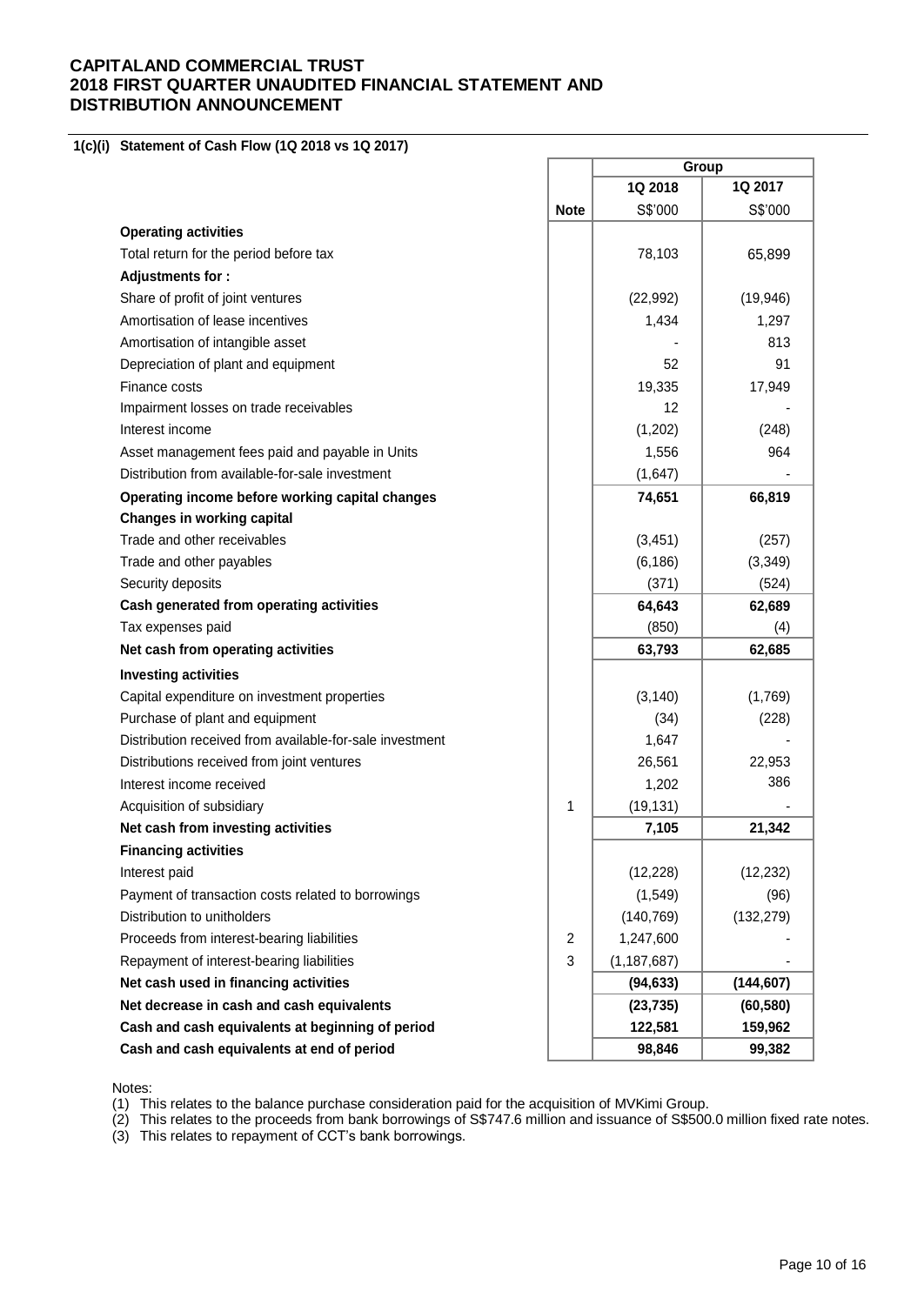### **1(d)(i) Statement of movement in unitholders' funds (1Q 2018 vs 1Q 2017)**

|                                                                                | Group          |            | <b>Trust</b> |            |            |
|--------------------------------------------------------------------------------|----------------|------------|--------------|------------|------------|
|                                                                                | Note           | 10 2018    | 1Q 2017      | 1Q 2018    | 1Q 2017    |
|                                                                                |                | S\$'000    | S\$'000      | S\$'000    | S\$'000    |
| Net assets as at beginning of period                                           |                | 6,416,923  | 5,278,542    | 5,993,766  | 4,806,543  |
| <b>Operations</b>                                                              |                |            |              |            |            |
| Total return for the period                                                    |                | 76,970     | 65,760       | 71,034     | 69,107     |
| Unitholders' transactions                                                      |                |            |              |            |            |
| Creation of units:                                                             |                |            |              |            |            |
| - Units issued in respect of RCS Trust's asset management fees                 |                | 5,448      | 5,417        | 5,448      | 5,417      |
| - Asset management fee paid and payable in Units                               |                | 1,556      | 964          | 1,556      | 964        |
| Distributions to unitholders                                                   |                | (147, 934) | (138,988)    | (147, 934) | (138, 988) |
| Net decrease in net assets resulting from unitholders' transactions            |                | (140, 930) | (132,607)    | (140, 930) | (132, 607) |
| <b>Movement in reserves</b>                                                    |                |            |              |            |            |
| - Available-for-sale reserves                                                  |                | (7, 555)   | 2,554        | (7, 555)   | 2,554      |
| - Hedging reserves                                                             | $\overline{c}$ | 23,774     | (23,066)     | 12,827     | (13, 310)  |
| Net increase / (decrease) in net assets resulting from movement in<br>reserves |                | 16,219     | (20, 512)    | 5,272      | (10, 756)  |
| Net decrease in net assets                                                     |                | (47, 741)  | (87, 359)    | (64, 624)  | (74, 256)  |
| Net assets as at end of the period                                             |                | 6,369,182  | 5,191,183    | 5,929,142  | 4,732,287  |

Notes:

- (1) This relates to marked to market movement of MQREIT.
- (2) The movement in hedging reserves for the Trust relates to the fair value changes of the cross currency and interest rate swaps and the revaluation of JPY and HKD notes. Included in movement for the Group was the subsidiary's (MSO Trust) and the Group's share of movement in hedging reserves of the joint ventures.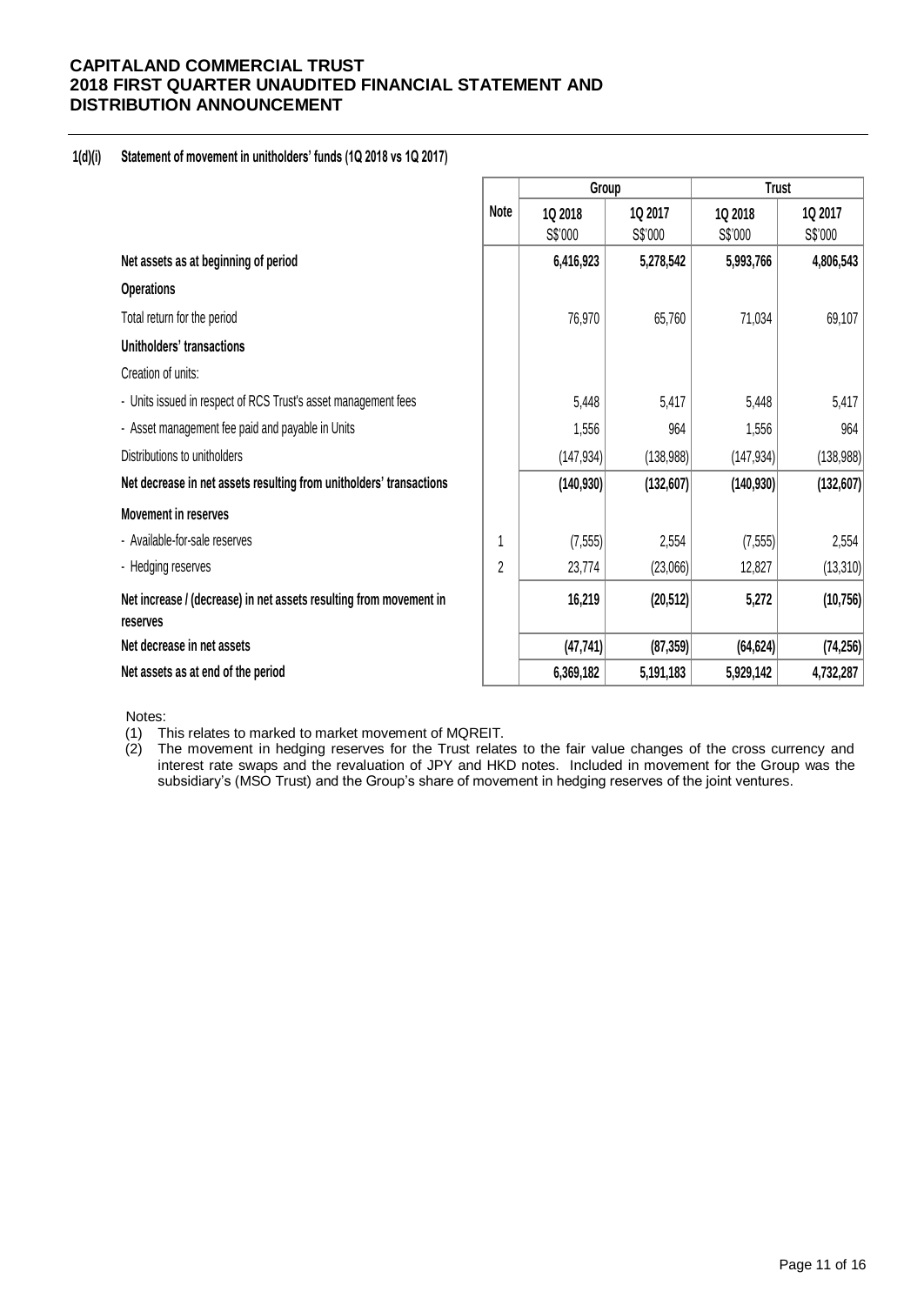### **1(e)(i) Details of any change in the units (1Q 2018 vs 1Q 2017)**

|                                                                                      | <b>Group and Trust</b> |                         |
|--------------------------------------------------------------------------------------|------------------------|-------------------------|
|                                                                                      | 1Q 2018<br>Units       | <b>1Q 2017</b><br>Units |
| Units in issue as at beginning of period                                             | 3,608,145,589          | 2,963,491,301           |
| New Units issued:                                                                    |                        |                         |
| As payment of asset management fee in relation to RCS Trust (CCT's 60.0% interest)   | 2,845,043              | 3,656,718               |
| As payment of asset management fees in relation to Wilkie Edge and One George Street | 732,821                | 1,892,228               |
| Total Units issued as at end of period                                               | 3,611,723,453          | 2,969,040,247           |
| Estimated new Units to be issued:                                                    |                        |                         |
| for settlement of the asset management fees <sup>(1)</sup>                           | 864.067                | 627,101                 |
| Total Units issued and estimated new Units to be issued                              | 3,612,587,520          | 2,969,667,348           |

Note:

(1) For 1Q 2018, this relates to estimated new Units to be issued for payment of 1Q 2018 base and performance components of the asset management fees of AST2 in 2Q 2018 and 1Q 2019 respectively (1Q 2017: relates to estimated new Units to be issued for payment of 1Q 2017 base and performance components of the asset management fees of both Wilkie Edge and One George Street in 2Q 2017 and 1Q 2018 respectively).

### **2 Whether the figures have been audited or reviewed, and in accordance with which auditing standard or practice**

The figures have not been audited nor reviewed by our auditors.

**3 Where the figures have been audited or reviewed, the auditors' report (including any qualifications or emphasis of matter)**

Not applicable.

#### **4 Whether the same accounting policies and methods of computation as in the issuer's most recent audited annual financial statements have been applied**

Except as disclosed in paragraph 5 below, the Group has applied the same accounting policies and methods of computation in the preparation of the financial statements for the current reporting period compared with the audited financial statements for the year ended 31 December 2017.

#### **5 If there are any changes in the accounting policies and methods of computation, including any required by an accounting standard, what has changed, as well as the reasons for, and the effect of, the change**

The Group has adopted new Financial Reporting Standards in Singapore ("FRSs") and interpretations effective for the financial period beginning 1 January 2018 as follows:

### (i) FRS 115 *Revenue from Contracts with Customers*

FRS 115 establishes a comprehensive framework for determining whether, how much and when revenue is recognised. It also introduces new cost guidance which requires certain costs of obtaining and fulfilling contracts to be recognised as separate assets when specified criteria are met.

There was no significant impact to the financial statements of the Group. Accordingly, comparative financial information presented in this set of announcement has not been restated.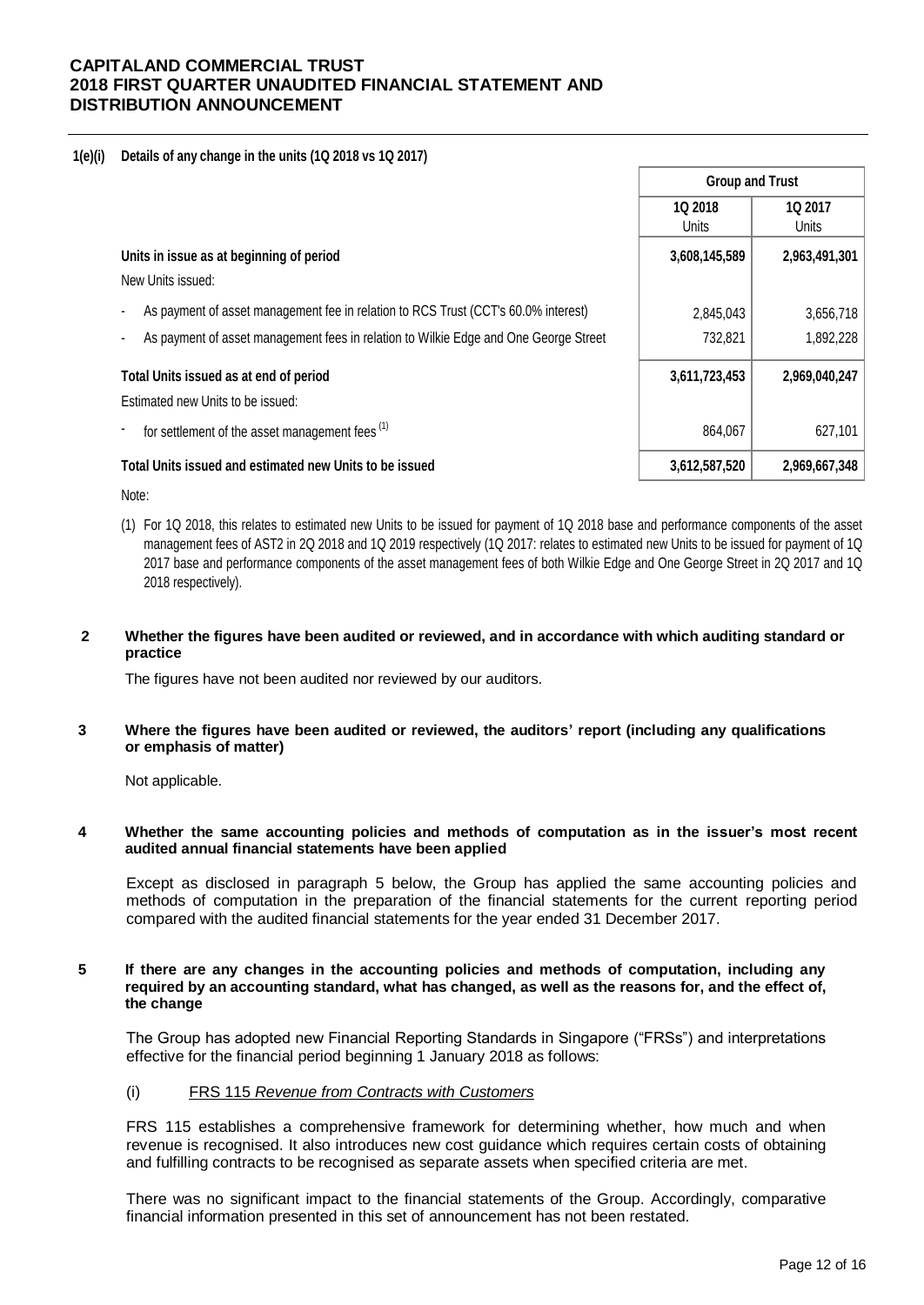#### (ii) FRS 109 *Financial Instruments*

FRS 109 introduces new requirements for classification and measurement of financial assets, impairment of financial assets and hedge accounting.

There was no change in measurement basis arising from the adoption of the new classification and measurement model. In assessing for impairment losses on financial assets, the Group has adopted the simplified approach and recorded lifetime expected losses on all trade receivables using the expected credit loss model.

There was no significant impact to the financial statements of the Group. Accordingly, the Group did not recognise any adjustments to the opening unitholders' funds on 1 January 2018.

The Group's existing hedges that are designated in effective hedging relationships continue to qualify for hedge accounting under FRS 109.

#### **6 Earnings per unit ("EPU") and distribution per unit ("DPU") for the financial period**

#### **EPU (1Q 2018 vs 1Q 2017)**

|                                                              |             | Group             |               | <b>Trust</b>  |                 |
|--------------------------------------------------------------|-------------|-------------------|---------------|---------------|-----------------|
|                                                              | <b>Note</b> | 1Q 2018           | 1Q 2017       | 1Q 2018       | 1Q 2017         |
| <b>Basic EPU</b>                                             |             |                   |               |               |                 |
| Weighted average number of Units in issue                    | 1, 3        | 3,609,427,775     | 3,042,402,488 | 3,609,427,775 | 3,042,402,488   |
| Based on weighted average number of Units in issue           |             | 2.13c             | 2.17c         | 1.97c         | $2.27 \text{C}$ |
| <b>Diluted EPU</b>                                           |             |                   |               |               |                 |
| Weighted average number of Units in issue (diluted)          | 2, 3        | 3,611,422,894     | 3,170,403,368 | 3,611,422,894 | 3,170,403,368   |
| Based on weighted average number of Units in issue (diluted) |             | 2.13 <sub>0</sub> | 2.13c         | 1.97c         | 2.23¢           |

#### Notes:

- (1) In computing the basic EPU, total return for the period after tax and the weighted average number of Units outstanding during the period were used.
- (2) In computing the diluted EPU, the total return for the period after tax and the weighted average number of Units outstanding during the period were adjusted for the effects of all potential dilutive Units arising from the assumed issuance of Units for the payment of unpaid asset management fees (1Q 2017: the computation included the assumed conversion of the outstanding convertible bonds to Units).
- (3) Comparative balances had been adjusted for effects of the Rights Issue.

#### **Distribution per unit ("DPU")**

In computing the DPU, the number of Units as at end of the period was used for the computation.

| 1Q 2018       | 1Q 2017           |  |
|---------------|-------------------|--|
| 3,611,723,453 | 2,969,040,247     |  |
| 2.12c         | 2.40 <sub>c</sub> |  |
| 2.12c         | 2.34 <sub>c</sub> |  |

Number of Units in issue at the end of the period

**DPU** (cents) for period

**DPU (cents) (restated for Rights Issue)** 

### Note:

(1) DPU for 1Q 2017 was restated for the Rights Issue.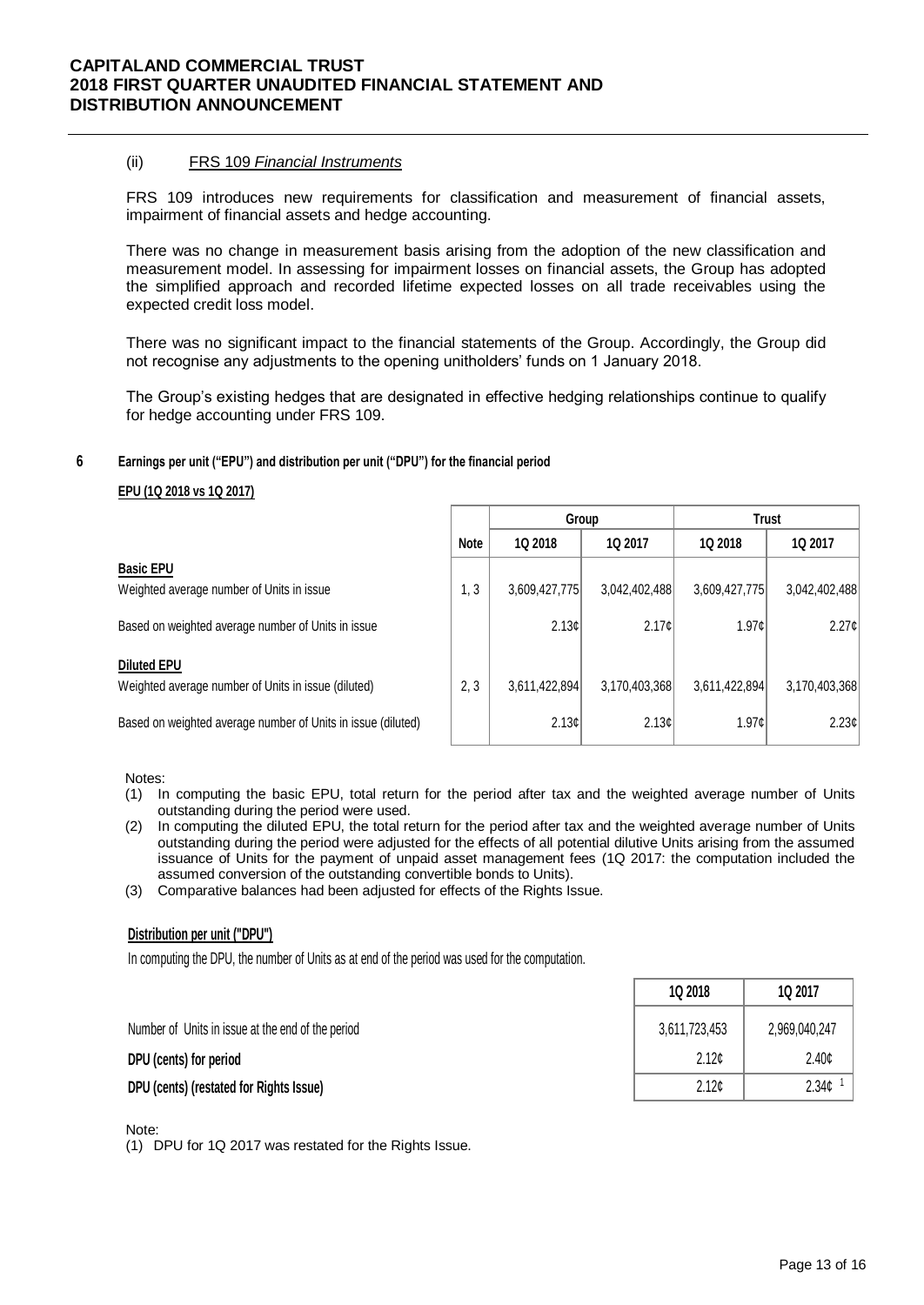#### **7 Net asset value ("NAV") / Net tangible asset ("NTA") per Unit based on Units in issue at the end of the period.**

|                                                                                    |             | Group         |               | Trust         |               |  |
|------------------------------------------------------------------------------------|-------------|---------------|---------------|---------------|---------------|--|
|                                                                                    | <b>Note</b> | 31 Mar 2018   | 31 Dec 2017   | 31 Mar 2018   | 31 Dec 2017   |  |
| Number of Units in issue at end of the period                                      |             | 3,611,723,453 | 3,608,145,589 | 3,611,723,453 | 3,608,145,589 |  |
| NAV / NTA (S\$'000)                                                                |             | 6,369,182     | 6,416,923     | 5,929,142     | 5,993,766     |  |
| NAV / NTA per Unit                                                                 |             | \$1.76        | \$1.78        | \$1.64        | \$1.66        |  |
| Adjusted NAV / NTA per Unit (excluding the<br>distributable income to unitholders) |             | \$1.74        | \$1.74        | \$1.62        | \$1.62        |  |

Note:

(1) NAV/NTA per Unit were computed based on NAV/NTA over the number of Units in issue as at end of the period respectively.

Г

### **8 Review of the performance**

|                                                     | Group     |           |           |
|-----------------------------------------------------|-----------|-----------|-----------|
| <b>Statement of Total Return</b>                    | 1Q 2018   | 1Q 2017   | Change    |
|                                                     | S\$'000   | S\$'000   | %         |
| Gross revenue                                       | 96,418    | 89,525    | 7.7       |
| Property operating expenses                         | (19, 209) | (19, 670) | (2.3)     |
| Net property income                                 | 77,209    | 69,855    | 10.5      |
| Interest income                                     | 1,202     | 248       | <b>NM</b> |
| Investment income                                   | 1,647     |           |           |
| Amortisation of intangible asset                    |           | (813)     | <b>NM</b> |
| Asset management fees:                              |           |           |           |
| - Base fees                                         | (1,908)   | (1,707)   | 11.8      |
| - Performance fees                                  | (2,865)   | (2,640)   | 8.5       |
| Trust and other operating expenses                  | (839)     | (1,041)   | (19.4)    |
| Finance costs                                       | (19, 335) | (17, 949) | 7.7       |
| Net income before share of profit of joint ventures | 55,111    | 45,953    | 19.9      |
| Share of profit (net of tax) of:                    |           |           |           |
| - Joint ventures                                    | 22,992    | 19,946    | 15.3      |
| <b>Net income</b>                                   | 78,103    | 65,899    | 18.5      |
| Total return for the period before tax              | 78,103    | 65,899    | 18.5      |
| Tax expense                                         | (1, 133)  | (139)     | <b>NM</b> |
| Total return for the period after tax               | 76,970    | 65,760    | 17.0      |
| <b>Distribution Statement</b>                       |           |           |           |
| Net income before share of profit of joint ventures | 55,111    | 45,953    | 19.9      |
| Net tax and other adjustments                       | (2, 877)  | 3,908     | <b>NM</b> |
| Distribution from joint ventures                    | 24,372    | 21,431    | 13.7      |
| Distributable income to unitholders                 | 76,606    | 71,292    | 7.5       |
| DPU for the period                                  | 2.12¢     | 2.40¢     | (11.7)    |
| <b>Annualised</b>                                   | 8.60¢     | 9.73c     | (11.6)    |
| NM - Not Meaningful                                 |           |           |           |

ī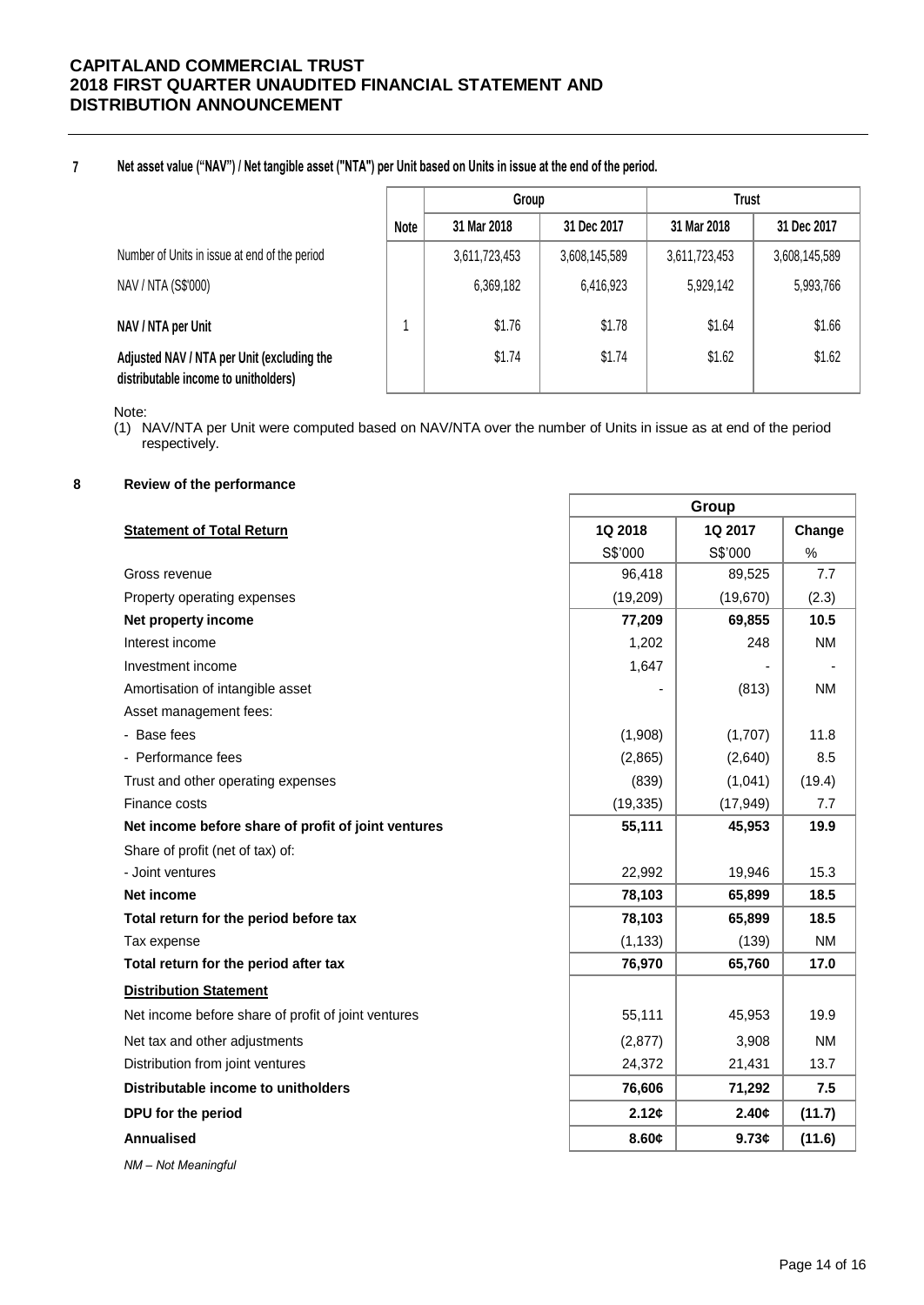#### **Review of CCT Group's performance 1Q 2018 vs 1Q 2017**

- a) Gross revenue for 1Q 2018 was S\$96.4 million, an increase of S\$6.9 million or 7.7% over 1Q 2017. The increase was mainly due to contribution from AST2 and higher gross revenue from CapitaGreen which offset the loss in gross revenue due to the divestments of One George Street, Golden Shoe Car Park and Wilkie Edge.
- b) Property operating expenses for 1Q 2018 were S\$19.2 million, a decrease of S\$0.5 million or 2.3% from 1Q 2017. The decrease was mainly due to divestments of the properties as well as lower property operating expenses from other properties.
- c) In 1Q 2017, this relates to amortization of yield stabilization income in relation to Twenty Anson.
- d) Trust and other operating expenses in 1Q 2018 of S\$0.8 million were lower than 1Q 2017 by S\$0.2 million or 19.4% mainly due to lower professional fees.
- e) Finance costs of S\$19.3 million for 1Q 2018 were S\$1.4 million or 7.7% higher than 1Q 2017 largely due to higher borrowings.
- f) Share of profit of joint ventures for 1Q 2018 relates to CCT's share of results of RCS Trust (CCT's 60.0% interest), OGS LLP (CCT's 50.0% interest), GOT and GSRT (CCT's 45.0% interest), while for 1Q 2017, it relates to CCT's share of profits of RCS Trust (CCT's 60.0% interest).
- g) CCT's distributable income for 1Q 2018 of S\$76.6 million increased by 7.5% from that of 1Q 2017 due to contribution from AST2 as well as higher net property income from Capital Tower and 6 Battery Road. Higher distribution from MSO Trust that holds CapitaGreen also contributed to the increase.

#### **9 Variance from Previous Forecast / Prospect Statement**

CCT has not disclosed any forecast to the market.

#### **10 Commentary on the competitive conditions of the industry in which the group operates and any known factors or events that may affect the group in the next reporting period and the next 12 months**

CCT's distributable income of S\$76.6 million in 1Q 2018 was 7.5% higher than the S\$71.3 million reported in 1Q 2017. Similarly, gross revenue in 1Q 2018 gross revenue increased 7.7% to S\$96.4 million and net property income grew 10.5% to S\$77.2 million. The positive results are due to higher contributions from CapitaGreen, Capital Tower and Six Battery Road, as well as a full quarter contribution from Asia Square Tower 2. This was offset by lower gross revenue of Twenty Anson and loss of income arising from the divestments of One George Street (50.0% interest), Golden Shoe Car Park and Wilkie Edge in 2017.

CCT has a healthy balance sheet with an aggregate leverage of 37.9%, well below the regulatory limit of 45.0%. In view of rising interest rate concerns, the Manager refinanced the bridge loans raised to fund the acquisition of Asia Square Tower 2. The bridge loans that are due in 2019 were refinanced with bank loans and bonds of varying maturities from four to seven years. As a result, CCT's average term to maturity for borrowings was extended from 2.4 years to 3.9 years. Correspondingly, the weighted average cost of debt crept up marginally to 2.7% in first quarter of 2018 from 2.6% in the last quarter. As at 31 March 2018, ninety percent of CCT's total borrowings are on fixed rates, providing greater certainty of interest expense, amidst expected rising interest rates. CCT has completed the refinancing of its borrowings maturing in 2018.

CCT received confirmation form the Singapore authorities that it will take back Bugis Village on 1 April 2019. When Bugis Village is returned, CCT will receive compensation based on an amount of S\$6.6 million plus accrued interest compounded from 1989. Bugis Village accounted for about 2.2% of CCT's 1Q 2018 net property income.

#### **Outlook**

Based on data from CBRE Pte. Ltd., Singapore's CBD Core vacancy rate as at end 1Q 2018 was 5.9%, down 0.3% from 4Q 2017. Given higher committed occupancies in the newly completed office buildings, limited new supply in the CBD from 2018 to 2020 and forecasted growth of the Singapore economy, CBRE expects Grade A CBD Core rents to rise steadily in 2018 and 2019. CCT has a quality portfolio of assets in Singapore and is currently the largest commercial landlord in the Singapore CBD by net lettable area. The Manager will continue to focus on actively managing its lease expiries while finding an optimal balance between taking advantage of rising market rents to secure higher committed rents and achieving high occupancy levels in its properties.